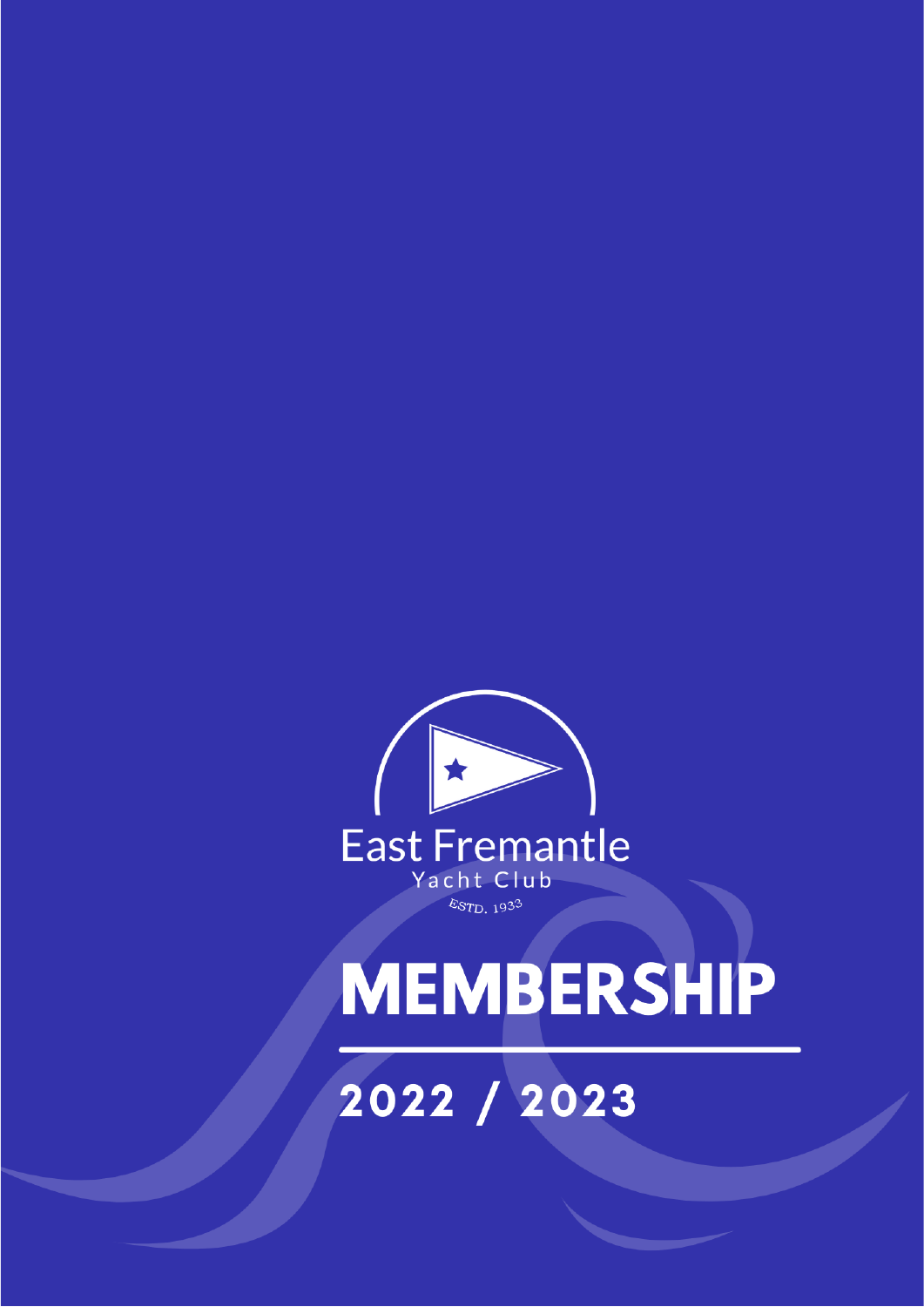## **WELCOME TO EAST FREMANTLE YACHT CLUB**

Welcome to East Fremantle Yacht Club, a place where family and friends can gather to enjoy both sporting and social events. Our Yacht Club has been located on the banks of the Swan River since 1933 and with our amazing facilities, we are one of the top sailing clubs in Perth.

East Fremantle Yacht Club offers a range of memberships, excellent facilities, and a variety of club activities for the whole family. So, whether you are a boat owner or not, as a member, you will be able to enjoy the facilities our clubhouse offers. This includes access to sailing training & racing, social events, the bar & restaurant, gymnasium, sauna & pens & moorings, depending on your level of membership.

Below are just some of the great benefits you will receive as an EFYC member:

- $\checkmark$  Access to our fantastic dining and bar facilities for both your private & corporate entertaining
- ✓ Exclusive access to our members only events whether it be Wine Dinners, Melbourne Cup Lunch, New Year's Eve, live band nights or high teas & much more
- ✓ Discounted food & beverage in our Bar & Restaurant
- ✓ Discounted function room hire *– \*terms & conditions apply*
- $\checkmark$  Access to a range of training courses with discounts for members
- $\checkmark$  A fantastic networking opportunity meet new friends in a warm family friendly environment
- $\checkmark$  The opportunity to get involved in sailing & power boat activities, including Wednesday twilight sailing or crewing on racing days
- ✓ Access to our gym & sauna (Gym & Senior Members only)
- $\checkmark$  Access to pens & moorings, 24/7 fuel & ice (Senior Members only)

## **SUBSCRIPTION OPTIONS & FEES**

Outlined below are our main subscription options and the associated fees. *Please note: our subscriptions are inclusive of GST and are subject to change annually.* 

| <b>Membership Type</b> | <b>Annual Fee</b>                |
|------------------------|----------------------------------|
|                        | (1st July 2022 - 30th June 2023) |
| Senior                 | \$645                            |
| Senior Couple          | \$1050                           |
| Senior Family          | \$905                            |
| Social                 | \$270                            |
| Social Couple          | \$445                            |
| Social Family          | \$530                            |
| Social Gym             | \$530                            |
| Gym Couple             | \$800                            |

#### **Capital Levy:**

To maintain our wonderful facilities we ask members to contribute a capital levy which is charged quarterly (\$28.75 Senior / Senior family groups and \$14.50 Social / Social family groups) for current and future capital projects.

#### **House Support System (HSS):**

To encourage members to take advantage of our renouned hospitallity offerings, EFYC have a quarterly House Support System (HSS) that can be used to purchase food & beverage or merchandise from our club house. The HSS is charged at \$90 / quarter (30th June, 30th September, 31st December, 30th March) & is redeemable for 6 months after the payment has been made.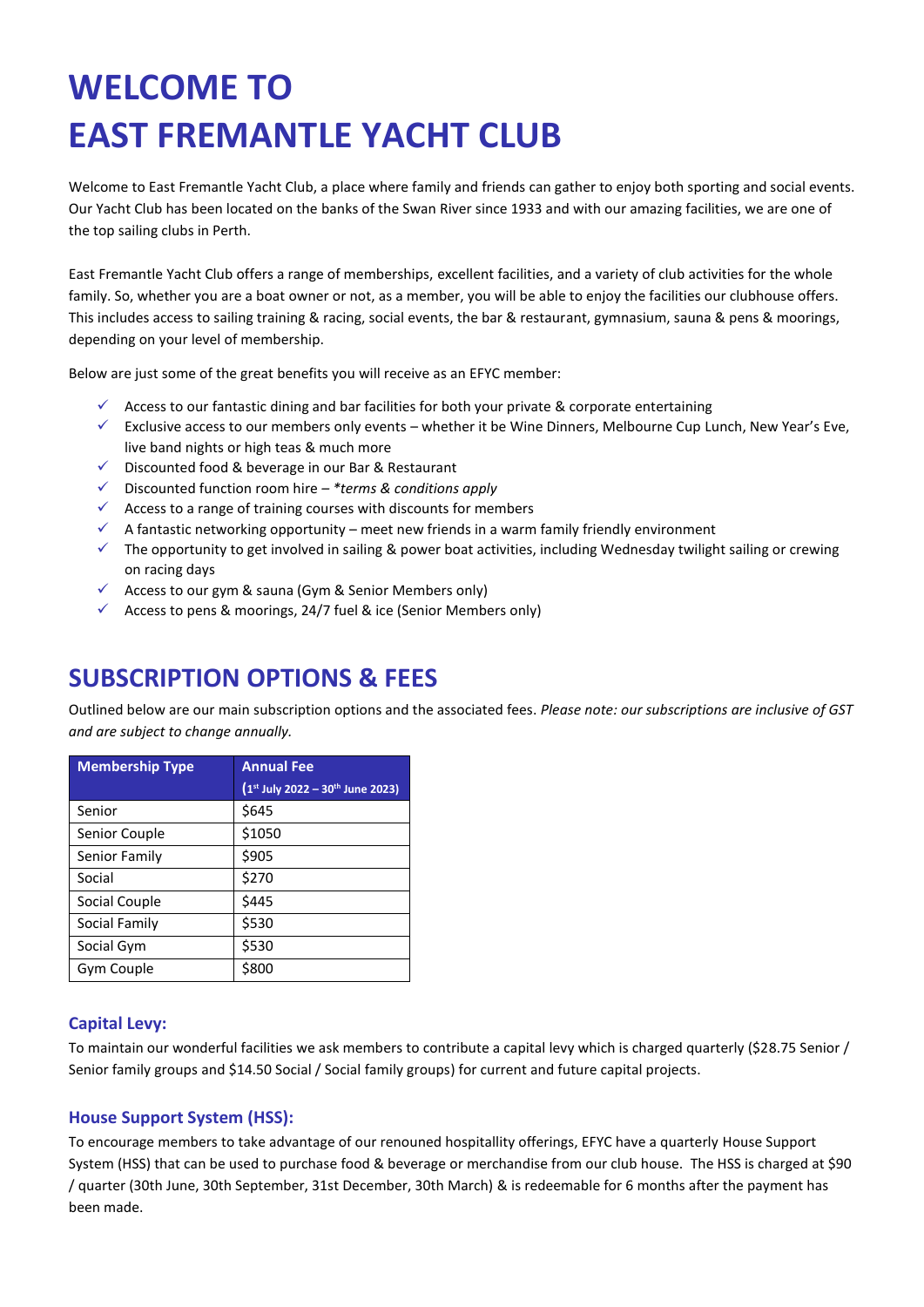## **CLUB MARINA FACILITIES**

The East Fremantle Yacht Club is located in a protected and pristine area of the Swan River where our members & their guests can enjoy a well maintained Marina Facility.

#### **Pens & Moorings:**

Pen & Mooring Licence information is available on request from the Club Office. *Please note: There is a wait list for all Applicants and a non-refundable wait list fee applies \$300 (Pens) & \$55 (Moorings).*

All vessels occupying pens or moorings at EFYC must comply with the below;

- All vessels are to be registered with the Club.
- All vessels occupying pens or moorings in the Marina, using the launching ramp & fuel facility must have a Club Fire & Safety Compliance Certificate & be inspected every 3 years.
- Launching ramp requires a key, which is only available to Senior / Country Members who have provided details of the vessels that will be launched.
- Fees are charged for all Membership 'add ons' such as having a boat in the Marina, being a Skipper on a Keelboat or Centreboard & being a partner in a boat so that you only pay for what you require.
- If you are a partner in a boat which is in Accommodation at EFYC, you are required to be a Senior Member of the Club & declare your interest in the vessel. Through the Waitlist Process, you can be assessed for your participation and if the boat changes hands, will have previous history to refer to when looking at future accommodation in your own right. By not declaring an interest in a Club vessel, you will have no recognition as to ownership & will not be covered within our Club Guidelines to use the boat. Please discuss this with the General Manager if you require further information.
- The East Fremantle Yacht Club encourage our Members & their boats to remain active. Part of our Club requirements are that you attend a minimum number of on water "Events" each year. For Power Boats this is a minimum of three (3) & for Keelboats, the minimum is twelve (12). This will enable you to maintain your boat within our Accommodation. If you are finding that you cannot meet this commitment, please contact the General Manager or Section Captains, to discuss your circumstances. Options are available to offset some of these activities through Volunteering & we can organise "Members" events which may assist you complying with the Participation Guidelines.
- Many Members join the Club who have only recently purchased their first, or a larger vessel & find that they are having difficulty navigating through our pens & Marina facility. If this is you, please contact the General Manager as we have very experienced Skippers who would be able to provide some training so that the use of your boat does not become uncomfortable. It is also an expectation of the Club that you can handle your boat to a high standard in all situations.

## **Fuel / Ice:**

Upon application, Senior Members & authorised Corporate Members with vessels will have 24-hour access to marine fuel & ice.

- Authorised members use their swipe card to access the fuel system.
- Fuel can be charged to your Club account, which needs to be cleared monthly by direct debit, or by arrangement with the Club Accountant.
- A G6 key is required to access ice 24/7 (available for purchase through the office).
- An induction with the General Manager or Bosun is required when you first arrive to ensure you are conversant with our Emergency Response for Incidents, Spills & Fires.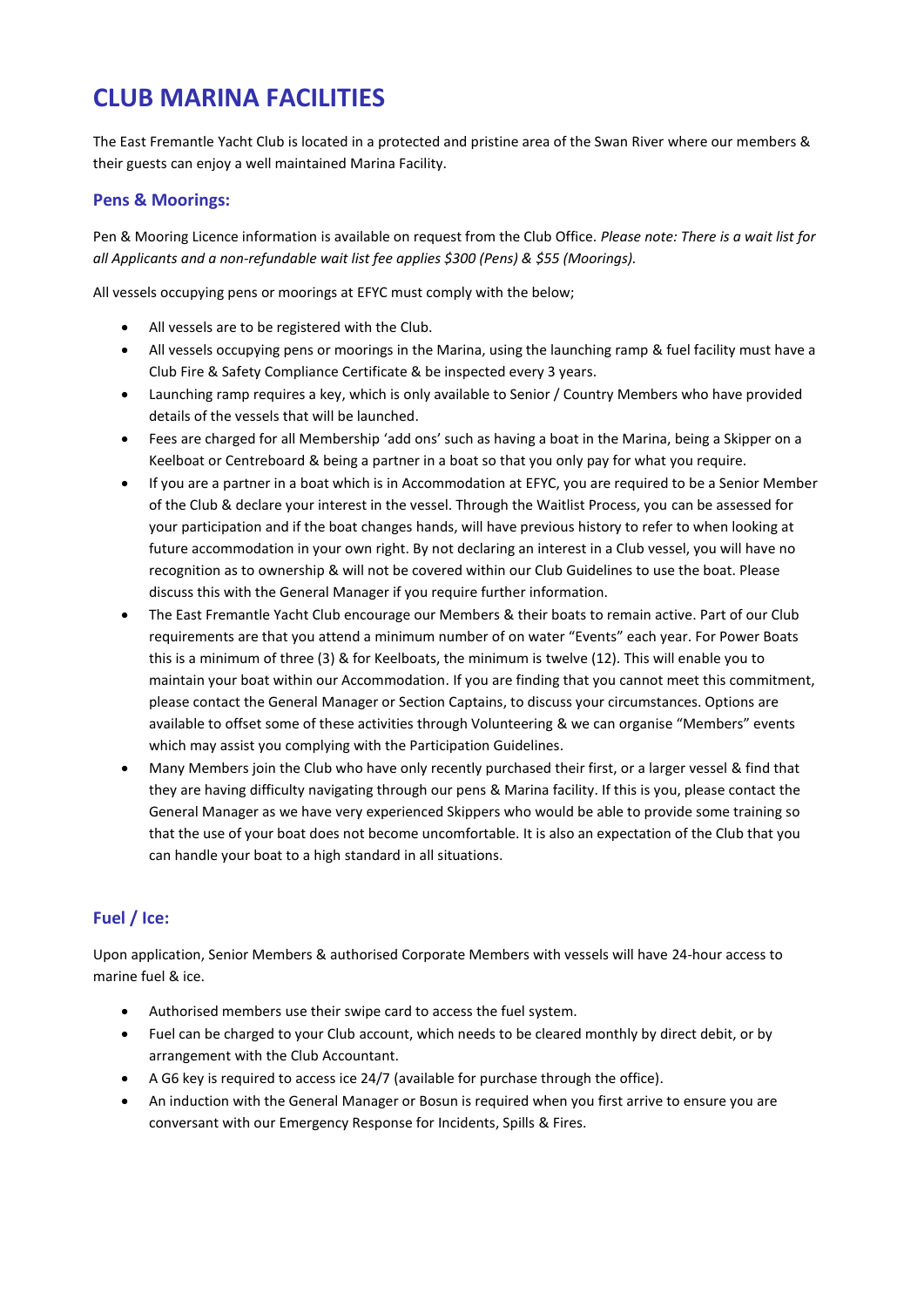## **ON WATER ACTIVITIES**

EFYC strongly encourages on-water competition & participation from members to maintain an active & social yacht club. There are many ways to participate in Club activities with yacht racing for sailing boats, time trialing for power boats & cruising for both sailing & power. We offer extensive training, yacht racing & on water activities for all sections.

### **Sections:**

- **Centreboard**: Racing Saturday afternoons (Oct April) & Winter Racing once a month.
- **Keelboat**: Racing Sundays (Oct April) & Winter Racing twice per month, Friday afternoon sailing throughout the year, as well as twilight sailing - Wednesday 6pm (October – April).
- **Power Boats**: On water activities including raft up, social events, Rottnest weekender, Garden Island picnic, fishing competitions & much more.
- **Dragon Boats**: EFYC has partnered with Cockburn Dragon Boat Club, so as a member of EFYC you can enjoy the benefits of both clubs.
- **Stand-up-Paddleboards** available for hire thorugh the EFYC office.
- **Fishing & Diving**  We have some interested Members who are looking at forming Groups in this area, so please make yourself known via the office.

## **TRAINING COURSES**

EFYC offers a range of courses throughout the year, including;

- Tackers  $1 & 2 (7 12 \text{ years old})$
- Out There Sailing (12 17 years old)
- Adult Dinghy Sailing
- Keelboat Crewing & Helming Course
- Recreational Skippers Tickets
- Radio Operators Course
- First Aid course

These courses are open to both members & non members. Members will receive a discount for all courses run at EFYC. Please contact the office on 9339 8111 or [activities@efyc.com.au](mailto:activities@efyc.com.au) to find out more about our upcoming courses.

## **GYM & SAUNA**

Senior, Senior Family, Senior Couple, Social Gym & Gym Couple memberships have gym access included in their membership. Featuring a fully equipped Gymnasium & Sauna, located on the lower level of the club, the Gym is open 24/7 & can be accessed via your membership card. We require a waiver signed prior to using the facility & recommend that a fitness evaluation is undertaken by a qualified instructor, prior to commencing.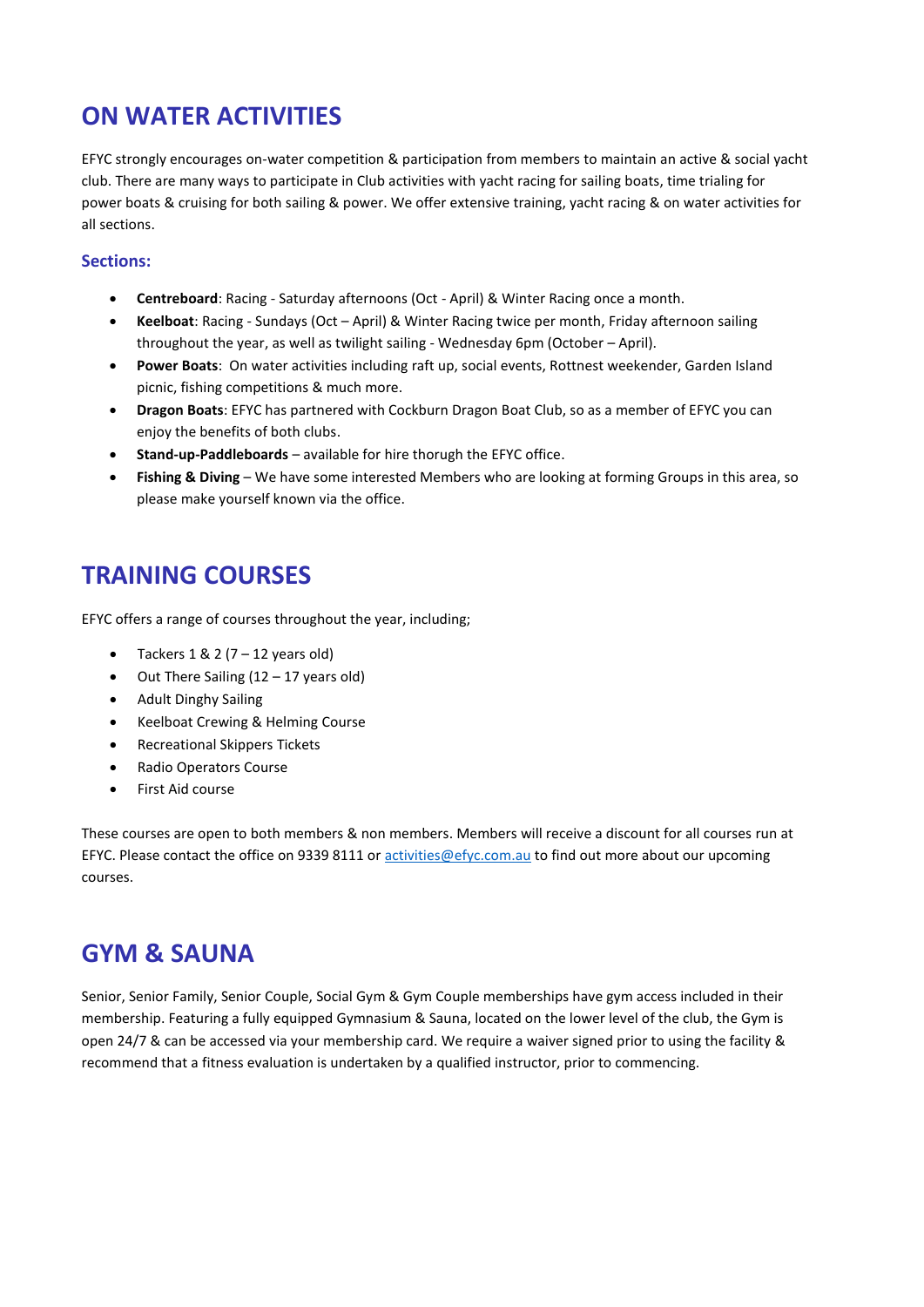## **HOSPITALITY**

EFYC provides a casual environment for our members to enjoy delicious seasonal meals & entertainment whilst overlooking the spectacular Swan River. We offer breakfast Wednesday – Friday, buffet breakfast on Sunday, lunch & dinner Wednesday to Sunday, live music on special dates & a range of events for the whole family throughout the year.

#### **Hospitality Opening Hours:**

- **Monday & Tuesday** 4.30pm to 7.30pm *(bar only)*
- **Wednesday - Friday** 7.30am to close
- **Saturday** 10am to close
- **Sunday** 8am to close

#### **Further Information:**

- **Members may invite a maximum of 5 guests on any occasion** & the same guest is welcome up to 6 times a year (unless it's a private function or prior arrangements have been made with the General Manager).
- **All guests must be signed in by a member in the visitor's book** located in Restaurant & Commodores Bar entries.
- **Children** are welcome in the restaurant, however they are not permitted in the Commodores Bar.

#### **Dress Standard:**

Shirt with sleeves, footwear required, NO hats except on special occasions.

#### **Loyalty & Rewards:**

Members are entitled to accrue Loyalty Points through their purchases in Hospitality or our Merchandise. These points can be redeemed in the bar & restaurant (not redeemable for cash). Points remain for twelve months from purchase.

## **PRIVATE FUNCTIONS**

From business & corporate meetings to birthdays, anniversaries, engagements, weddings or any other event, our dedicated functions team can help you create the perfect event! Members receive the below discounts on function room hire;

- SENIOR MEMBERS Full room hire waived\*
- SOCIAL MEMBERS 50% discount on room hire fees\*

For more information contact our Functions Coordinator at [functions@efyc.com.au](mailto:functions@efyc.com.au) or call 9339 8111. *\*Please note – Functions are for immediate family members only, not applicable for corporate events. Other terms & conditions may apply please refer to the function package for more details.*